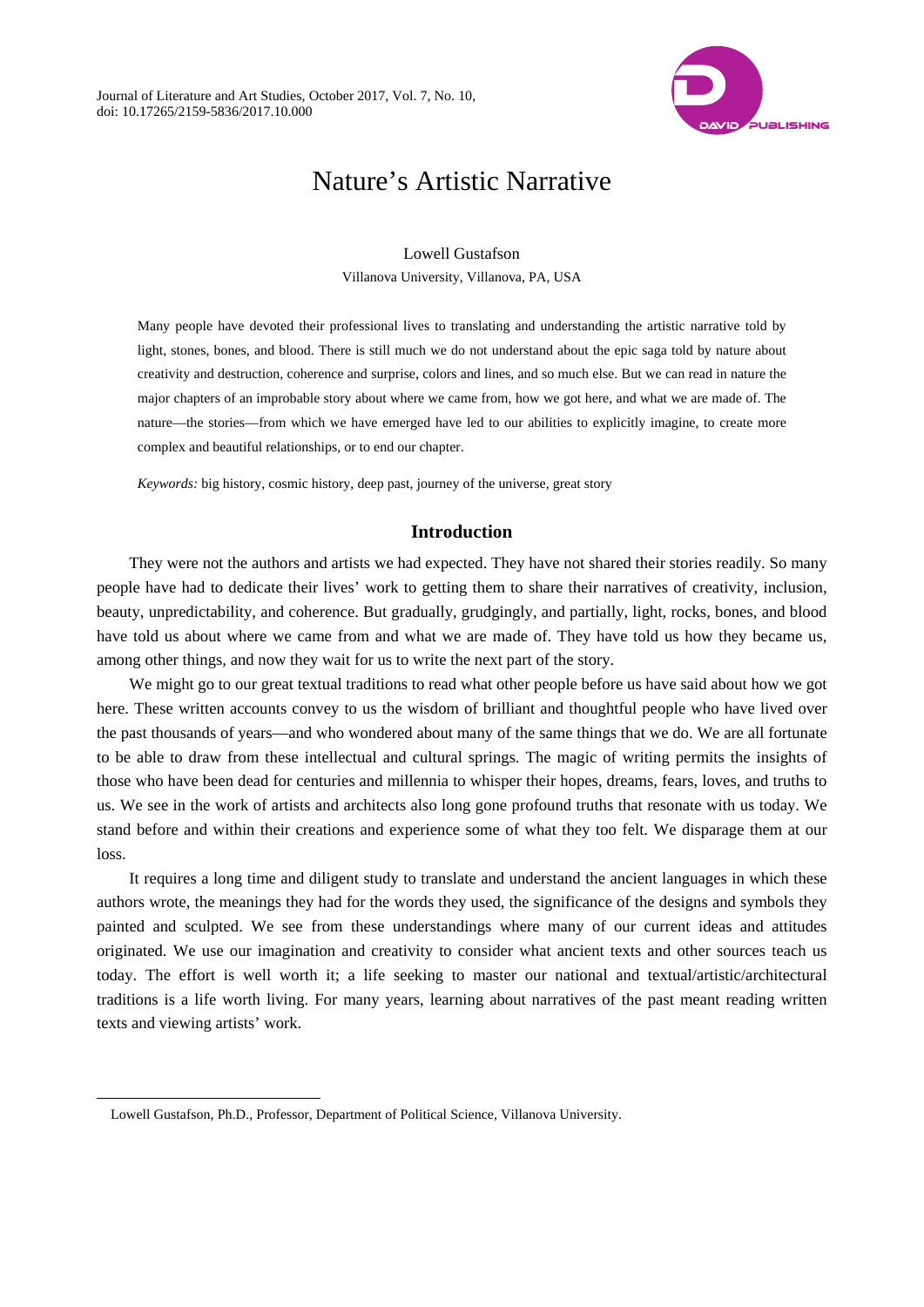#### **Surprising Narratives of Creativity**

Some people started going to even more ancient texts with what were at first largely indecipherable writings. The rocks and light around us are even older than our primary written texts, but at first they seemed mute. Only gradually did we start to understand the answers they had been offering about where we came from and how we got here. What they said has been very hard to figure out. It took hundreds, more like thousands, of very bright people their lifetimes of disciplined work to learn how to translate the stories that these natural phenomena tell. Even now, they often whisper unintelligibly or maybe slightly suggest possible scenarios of what happened, but satisfying accounts of reality remain beyond our comprehension in many areas. Our sources do not give up their stories easily.

#### **Beginning Creativity**

Their story, surprisingly, begins with a beginning. For a long time, we thought maybe there was no beginning. Brilliant people, Fred Hoyle and Albert Einstein among them, argued for an eternal, static universe. What is, is pretty much what has always been; that was the generally accepted account. The dominant view had settled on an eternal, steady state, mostly, unchanging universe. The narrative was beginningless. But others argued for a start of the story. Alexander Friedmann, Georges Lemaître, Howard P. Robertson and Arthur Geoffrey Walker proposed in the 1920s and 30s a theory of what Lemaître called the primeval atom.

Ever since the ancient Greek philosopher, Democritus, some had looked for the ultimate building block of reality. If you cut up the things you saw around you, and kept cutting up the pieces, eventually you would get to what could be cut up no more. That thing would be the atom, the ultimate building block from which all the fabulous diversity of things around us are made. Some of the Greek philosophers wondered if there might be four basic substances from which everything was fashioned: earth, air, water, and fire were suggested. It was not until the 18th century that John Dalton argued for a view of the atom that still generally holds today. But even this atom eventually got cut up into smaller pieces. Lemaître's primeval atom was something very different than Dalton's, something very different from the sub-atomic particles like electrons and protons. Democritus and Dalton had never said that there was at first only one atom; they assumed there were many of them. They did not venture to guess where they all came from (Lederman & Teresi, 2006; Lederman & Hill, 2011; Singh, 2004; Tyson & Goldsmith, 2004).

How does the story begin? What existed at the beginning? How do we talk about it? Maybe there was a singularity, a single point of infinite heat and density that took no space and had no mass from which everything in our universe—what became all hundred billion plus galaxies each with an average of a hundred billion stars—emerged in a split second. The notion is so improbable, so fantastic, so unintelligible, that no one can blame Einstein, Hoyle and others for rejecting it for years. No wonder Hoyle dismissed the theory with the pejorative, derisive term: "Big Bang."

But then careful people began listening to light's story. In the late nineteenth century, Henrietta Swan Leavitt figured out how to calculate distances between us and cepheid variable stars, which told us the distance between stars and galaxies, or groups of stars. This led at first to a surprising discovery: our Milky Way was not the only galaxy. At the time, it was usually assumed that our galaxy of stars and the universe were the same, with a few clouds, or nebulae, floating around our galaxy. But the new story became established that there were other galaxies. Eventually, the story became that there were at least a hundred billion other galaxies, each with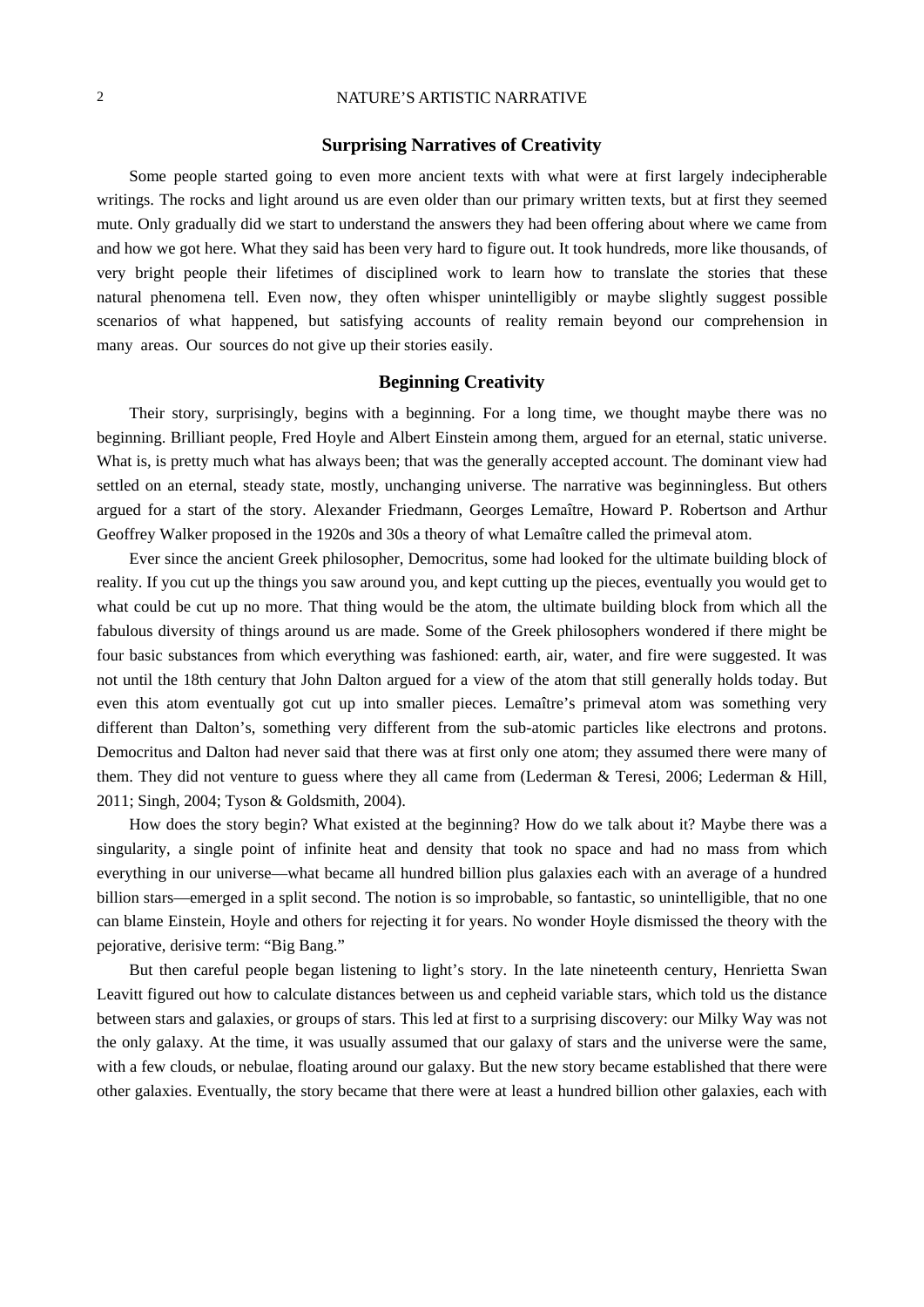an average of a hundred billion stars; with the possibility that there were actually many more. There are different types of galaxies: Spiral, elliptical, lenticular, and irregular. They have different numbers of stars, which vary greatly as well. Many are binary; two stars that are locked in a gravitational embrace. They vary in size. The structure of the universe had become exceedingly complex.

In the early twentieth century, Edwin Hubble calculated the red shifts that told us how fast galaxies were receding from each other. The universe was not static, it was in dramatic movement. And the further away from each other the galaxies were, the faster they were moving from each other. The furthest galaxies were moving away from us almost at the speed of light. If you played the movie backwards, you could see in your mind's eye all the galaxies approaching each other. They kept getting closer and closer in your imagination. Their matter became denser and denser; hotter and hotter. Until all the stars and planets and the entire known universe were inconceivably compressed into a primeval atom, with completely different properties than we see in currently known stuff. We had our first credible evidence that there had indeed been a starting point for our known universe. When shown the evidence, Einstein changed his mind and accepted what his own theories had suggested about an expanding universe.

Three other measurements of light—or radiation—came from the Cosmic Background Explorer (COBE), which operated from 1989 to 1993, the Wilkinson Microwave Anisotropy Probe (WMAP), which operated from 2001-2010, and a space observatory called the Planck operated by the European Space Agency from 2009 to 2013. Amazingly, these produced pictures of our universe as it existed just 380,000 years after the Big Bang. The pictures looked a bit like Jackson Pollack paintings; there were splotches of orange, yellow, and blues. No mountains. No planets. No people in miniature. No way from these that anyone could conceivably predict with certainly what would be the situation billions of years into the future. Just what looked like the noise on those TV screens that still used rabbit ears to pick up signals. These are pictures of the "event horizon." So far we cannot look directly back before that. Everything was so dense that radiation could not escape the plasma in order to travel to us today. But we can see today the slightly more dense, redder, and warmer collections of matter here; the slightly less dense, bluer, and cooler collections there. And all the subsequent stories of color and light and line depend on those very early blotches.

But we can peer into what conditions were like before this horizon. Experiments at super-colliders such as at CERN in Europe and Fermilab in Illinois can create conditions such as what existed a fraction of a second after the Big Bang. The carefully observed collisions of protons, and the numerical analyses of the results of these collisions, suggests what may well have happened right up to the Big Bang.

Still, a confident account about why there was a Big Bang remains tantalizingly out of reach. Why was there a Big Bang? Do we have a persuasive theory of the Big Bang? Do we know why our story began? Not really. We have a pretty good theory of just after the Big Bang, but not the beginning itself. Our story does not begin with In the Beginning. It starts with, there must have been a beginning, but our story begins just after that. We know a great deal about what probably happened almost immediately after it. We know about the emergence of four fundamental forces in the universe: the strong force, electromagnetism, the weak force, and gravity. We know about the emergence of matter, like quarks and then protons.

Mathematical calculations suggest that underlying matter is vibrating strings or loops (Greene, 2000). All of our stuff is not built from blocks or atoms, but from vibrations. There is something appealing for some about the idea that the most real stuff in the universe is not hard stuff, but vibrations—the music of the spheres. String or M theories are a way to integrate previous theories of the very small and the very large, of quantum physics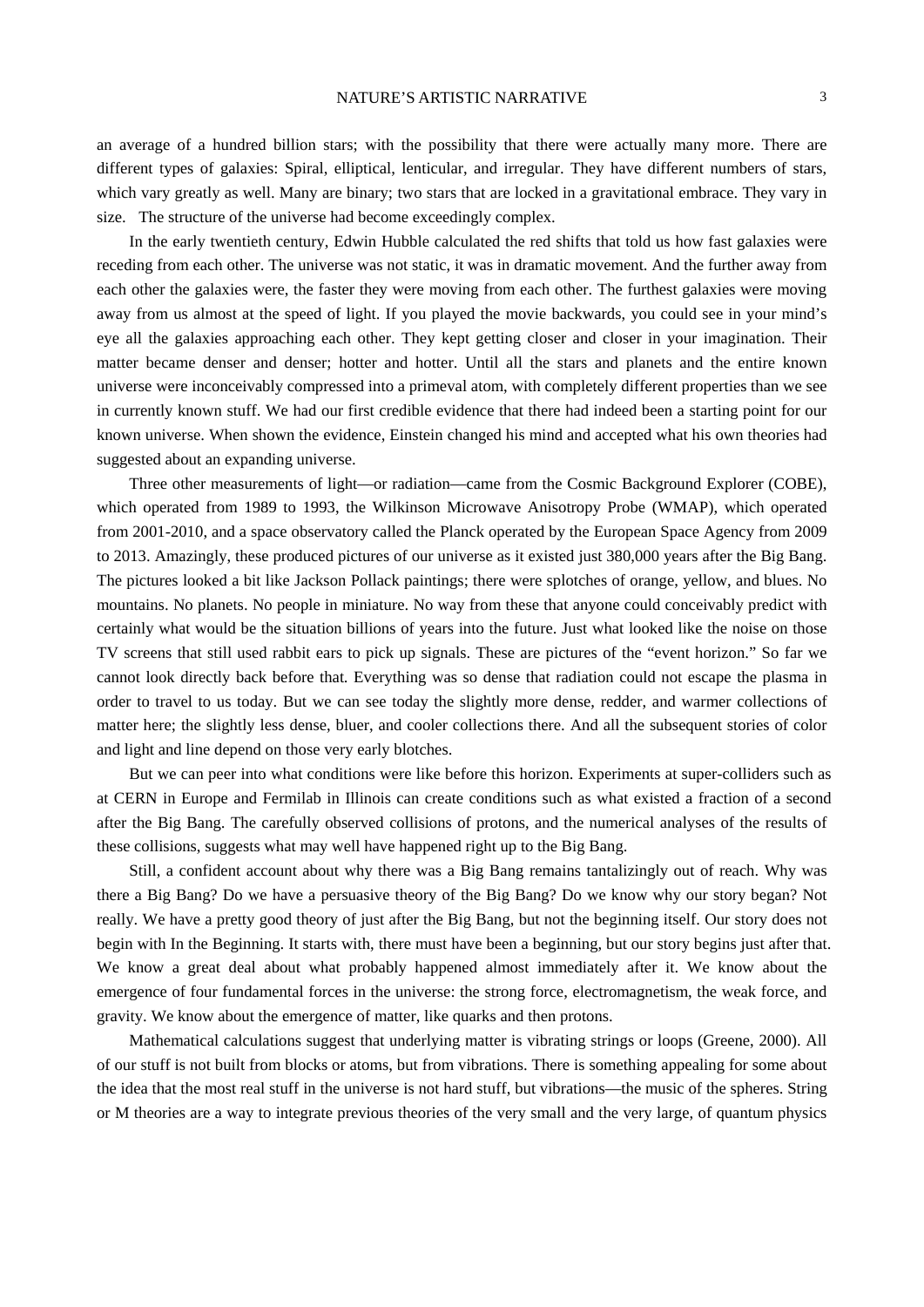and relativity. The equations of each worked well to explain their own phenomena, but when put together, they had produced non-sense. The new theories synthesized them logically, but required the existence of vibrations in many more dimensions than the four of which we are familiar. But our common sense evolved in our situation which is between the very small and very large. In our everyday experience, we do not take strides between the stars. We do not navigate between protons. We live for decades, not for billions of years or for nanoseconds. What works well for us in the middle would not help us if somehow we did live at the opposite ends of the size and time spectrum. We must transform our common sense when we learn from the astronomers and physicists about realities other than our own.

But immediately after the Big Bang, why ever that took place, there was what we recognize as energy and matter. These had not existed at least in our universe before. What do we call this? Creativity? Imagination? What had never existed before as far as we know now did. It is important to remember that nothing that we are familiar with existed then in miniature. No mountains. No oceans. No moon. No Earth. No stars. But there did appear plasma, an unimaginably hot soup of matter, and anti-matter. Little bits of matter spun in one direction. Little bits of anti-matter that spun in the other. For a billion bits of anti-matter that appeared, a billion and one of matter did. Why in that proportion? The story is not clear on that. When anti-matter and matter meet, they immediately turn back into energy. This chapter includes the great annihilation, with just enough matter remaining to eventually produce everything in our current universe. From our point of view, the creative destruction of the great annihilation was a good thing. It would have been way too crowded if all that original matter had survived.

From nothing, or a singularity, or something, we got normal, baryonic matter. Among the matter that appeared and continued to exist were up and down quarks, which self-organized in threesomes into protons and neutrons. None of these had existed before in the history of our universe. The first great natural relationship had taken place. The strong force formed a relationship among two up and one down quark, or two downs and an up. They did not form one undifferentiated blob. Each of the quarks kept their relatively long distance from each other, and never stopped moving rapidly, but they have survived from that time until our own and they just won't live alone. They are quite unlike the other four types of quarks, which evaporate back into energy almost immediately after they first appear.

The neutrons seemed to be quite disinterested in each other. Protons make an effort to avoid each other; those of a like (positive) charge just don't like each other's company. There had been enough density and enough time immediately after the big bang to force just under a quarter of the single protons together. So we quickly had what would become the nuclei of hydrogen and helium, with a smattering of deuterium nuclei.

It may be that there are or have been other universes, maybe an infinite number of others, but for that we have only our own analyses, no measurable evidence (Greene, 2011). There may be persuasive analysis of evidence suggesting that our current universe is only the most recent one after previous ones (Steinhardt & Turok, 2007). But the evidence for our own, currently existing universe having a single beginning point 13.8 billion years ago is now the generally accepted standard narrative. Getting to another solar system is still a long shot. The nearest star is four light years away: 24,984,092,897,479 miles away. Voyager 1 was launched in 1977 to explore the outer reaches of our solar system. It is traveling at about 11 miles per second. It has just recently left our solar system. It would take it another 73,000 years to get to the nearest star. Getting to another star, much less than another universe, will be left to science fiction writers for the time being.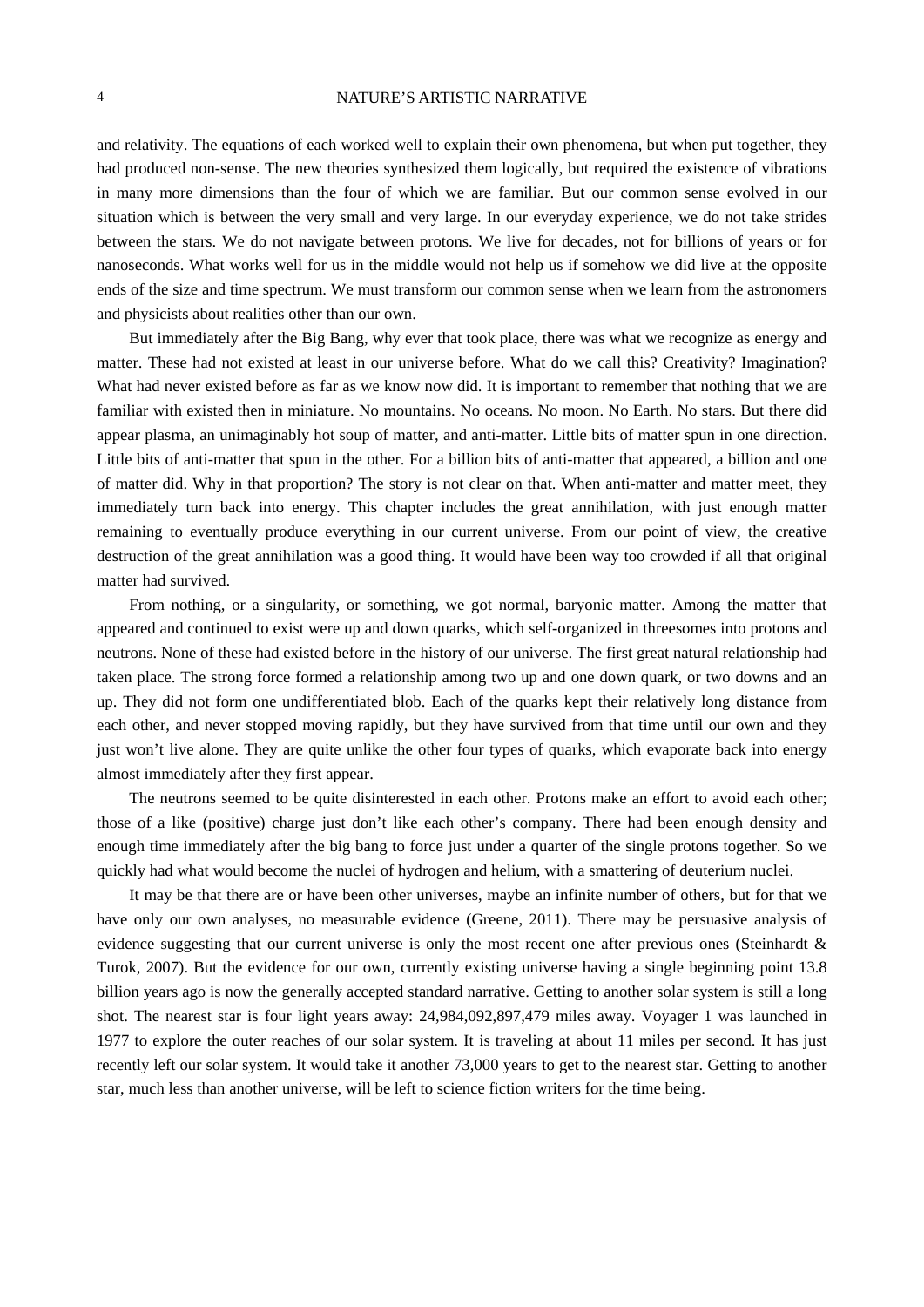#### **We are all from here**

The universe may not be expanding into space; perhaps space itself is expanding from its original point. Maybe this space has within it that something we refer to as dark energy, which is pulling the galaxies out. With space itself expanding from the same point, when we ask where did the universe begin, we can say it began at every point that now exists. All of the universe began where China, the United States, Mars, the Andromeda galaxy and every other place is now. We cannot confidently explain why there was a big bang. We can determine no persuasive purpose behind it. But it seems clear now that there was a common origin for everything of which we know now.

Why does it matter? What difference to us now could this make? What meaning now can we draw from all this? It is a bit of a Rorschach test or looking at clouds in the sky. You can see pretty much whatever you want in the evidence. But maybe one meaning to draw from this account is that you and I and all of earth and our Milky Way and everything that exists have a common origin. We all come from the same thing, whatever that was. We also all come from the same place. No matter where you are, you are where you came from. No matter where you are, that is the home into which you were born. We all share a common origin and a common home. There is no one who is not from here. We all belong no matter where we are.

#### **From 2 to 115: Creating Elements**

By 380,000 years after the big bang, the universe's density and heat had decreased enough so that a new relationship could be formed by the electro-magnetic force between protons and electron. For the first time ever, we had atoms. Atoms that were each a complex set of relationships between quarks, protons, maybe neutrons, and electrons due to three of the four fundamental forces in the universe.

But from our current point of view, these atoms by themselves were not very promising. Not much can be built just out of hydrogen and helium, and that is virtually all that existed then. Enormous clouds of these atoms that stretched for millions of light years could have offered little hope at the time for mountain vistas, bubbling streams, or anything else.

Happily for us, there were slight irregularities in the distribution of these atoms. There was a slightly denser clump here, a slightly less clump there. The slight difference was just enough to permit gravity to attract other clumps. And dark matter, or unseen matter that exerted a gravitation effect on regular, baryonic matter seems to have had an effect too. Gravity has no effect on one proton to another; but at enough distance, the gravitational effect of a clump of protons can start pulling matter together. And the result was marvelous.

As gravity increased the matter and hence temperature of the protons, their resistance to each other was overcome and some started to combine or fuse. The hydrogen and helium nuclei that were formed soon after the big bang were then fused in stars by gravity into the rest of the elements, like oxygen, carbon, iron, and so on. When the most massive of these stars exploded in a supernova, the resulting heat was so intense that all the elements heavier than iron formed almost instantaneously. Some hydrogen and helium were transformed into 113 other elements, with relationships formed by the strong force between multiple numbers of protons and neutrons. Where there had never been gold or uranium before, now there was. Stars that died eons ago spread these elements out into space, where some of them eventually ended up in our solar system. These elements became the building blocks for everything of which we know. The hydrogen and helium that had been transformed into carbon became an essential building block for every known form of life on Earth. As Carl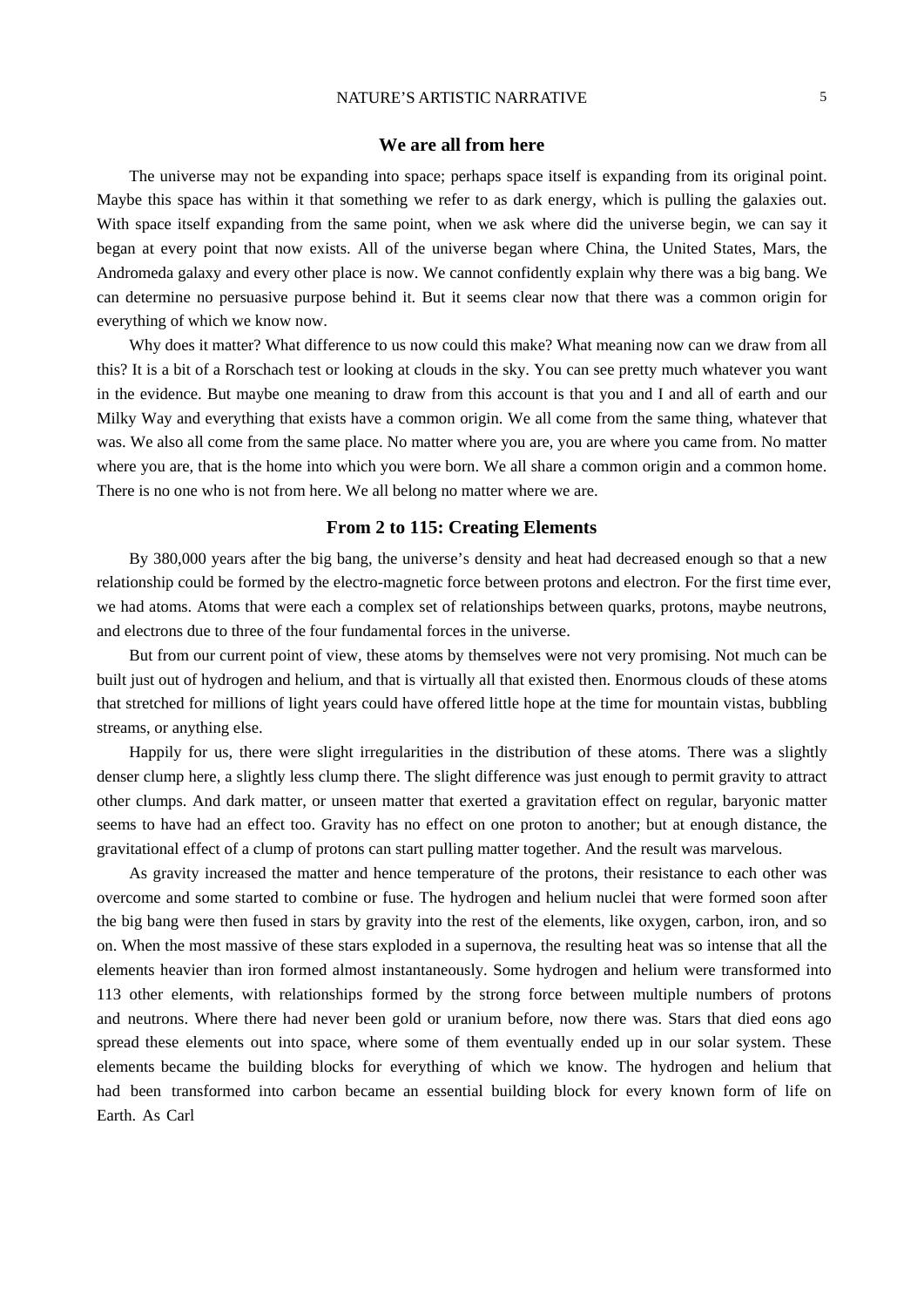Sagan so memorably noted, we are all made of star dust.

As stars shot out the new elements, they sometimes connected. Sometimes atoms of the same element, like carbon, at the right distance from the heat of a star, combined with each other to form graphite or glistening diamonds in space. Sometimes different atoms, due to the needs of electron shells and the covalent bonds that permitted, connected to each other within chemicals like water with new and surprising properties like wetness. New connections, new relationships, all are from elements floating in space.

About two thirds of the time between the big bang and now, 4.56 billion years ago, our solar system, our sun, and our Earth were formed by gravity from the newly forged elements, mixed with the hydrogen and helium that had floated in space since the big bang. A process of accretion drew more and more bits and particles and meteors and comets and planetoids together into a new sphere: Earth. For millions of years, space particles smashed into Earth. Meanwhile, red hot, flowing magma flowed all over the surface of the Earth. Could there be a less promising place for life to eventually emerge? But the Earth was transformed by its surface cooling and water in comets raining down on the new planet. Hot, dense, heavy metals sank, and water started to settle on top of the lighter basalt floor of oceans. Earth became a beautiful blue marble in a dark sky. Even lighter granite and other minerals coalesced at the surface to form tectonic plates and continents. The spinning globe with a metallic center formed a magnetic shield that protected the young planet's atmosphere from solar winds.

# **Creating Life**

On this new Earth, there was lots of water and land, all bathed in sunlight. The lifeless land was rocky and mostly in shades of brown. The water splashed lifelessly. Just looking at this, who could have imagined endless life forms swarming everywhere? But nevertheless, elements and chemicals that had formed in space long before continued to combine in even more complex relationships. New bonds among them formed. Some resulted in amino acids (maybe some amino acids had previously formed in space). They combined into proteins, and lipids surrounded them. And then an amazing new appearance came. The new complex combination produced for the first time a prokaryote cell with a membrane, the ability to metabolize energy and acquire nutrients, the ability to reproduce, and the ability to evolve in response to environmental changes. Never before on Earth had there been life, this incredible complexity is within one cell.

Exactly how did chemicals transform themselves into life? (Alvarez, 2014; Deamer, 2011; Hazen, 2005; Pross, 2012) It is another huge unanswered question. But we have some general ideas about it. It began with the elements and chemicals available in the seas and the surface of the Earth. We are all Earthlings. We have evidence for it happening at least by 3.8 billion years ago. With the hostile conditions on early Earth, specific life forms no doubt suffered lethal fates, but eventually there existed a life form that would become the ancestor of all currently living things from amoebas to bananas to fish to you and I. We are all descendants of the Last Universal Common Ancestor, LUCA.

How might we respond to this now? Again, there are many possible responses. One may be to recognize all of life as related. I know I need to consume plants and even some animals to live. I cannot find my nutrients and energy directly from inanimate chemicals or radiation. But I can respect all life, nourish it where that is possible, be grateful and even regretful that other life must give itself for mine.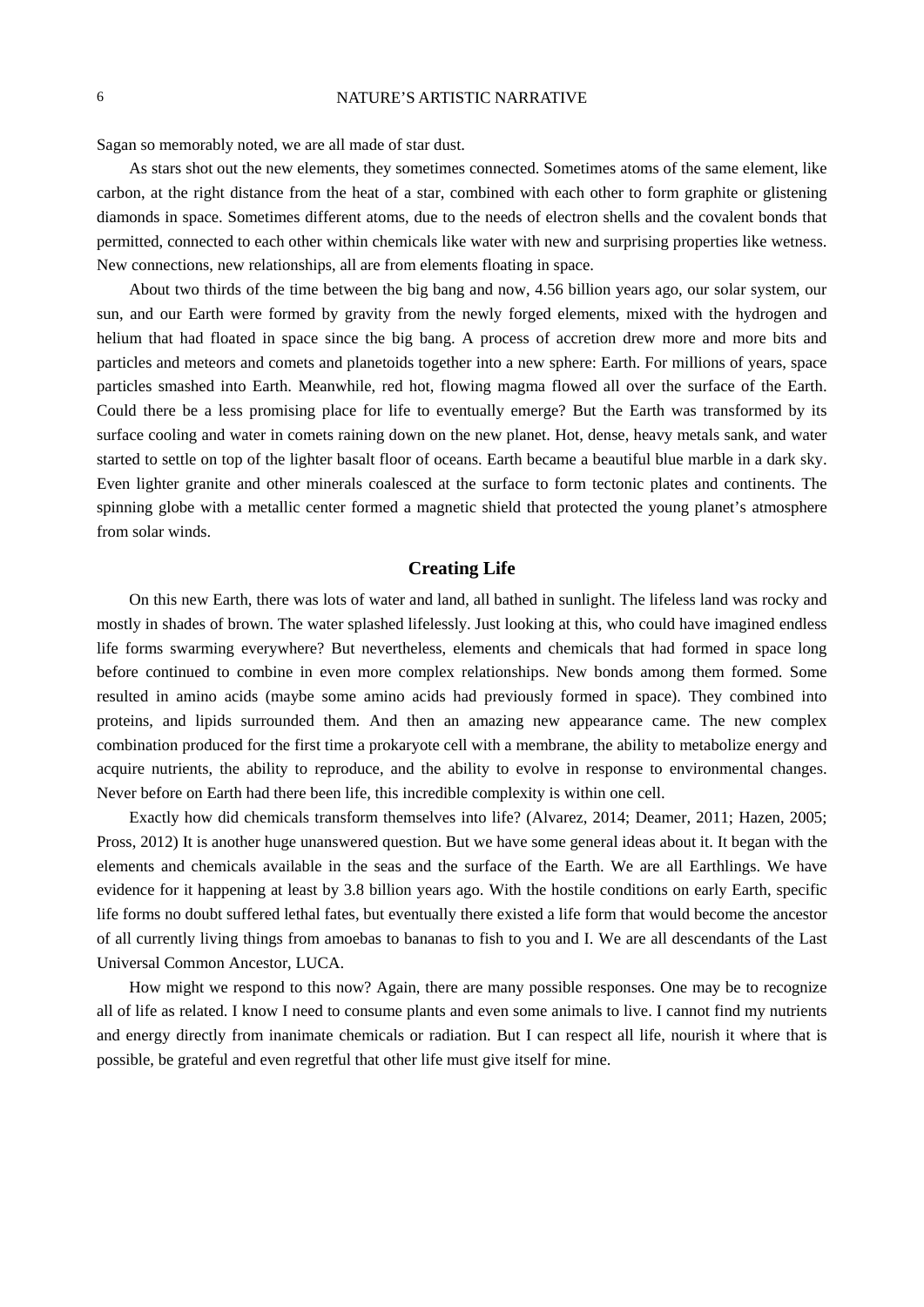#### **The Story of Earth**

The story of Earth did not stay constant after our planet was formed or after the first life appeared (Hazen, 2012). Earth has its own narrative. Many of those single cells soon learned how to produce their own food by mixing light, air, and water, releasing free oxygen into the atmosphere. The oxygen first connected to iron, causing it to rust and produce beautiful reds in layers of rock. Then, the oxygen started to build up in the atmosphere, making it possible for new, more complex cells to evolve the means to burn carbohydrates. Continents moved. Slow, inexorable rivers of magma from deep in the Earth dragged parts of Earth's surface slowly along. Supercontinents like Pangaea were formed. Then tectonic plates, sections of the Earth's surface like North and South America, were separated. The Indian tectonic plate gradually crashed into Asia, driving up the Himalayas and altering all of Earth's climate. In twenty million years, Los Angeles will have be a suburb of San Francisco. The Earth has been continually transforming itself for over four and a half billion years.

#### **Chapters from LUCA to Humans**

When life reproduces itself, offspring are usually similar if not almost identical to their parents. But sometimes, there are mutations during reproduction. Call the outcome imperfections or mistakes, they are essential for survival in changing environments. Most of the time, the result is not helpful for the offspring. Once in a while, the result helps it adjust to some new condition, enabling it to produce more of its own offspring. The changes survive and we see a species evolving. Given enough time—and 3.8 billion years is a very long time with very many generations—a single celled organism can become a eukaryote cell, a jelly fish, flatworms, fish, amphibians, mammals and, in some cases, hominins. The process leads to all kinds of fabulously different forms of life. Life keeps transforming itself over and over again. But we can't be blamed too much for being particularly grateful that it also led to our kind, humans, in East Africa about 200,000 years ago.

And we can't be blamed too much for naming ourselves homo sapiens—wise men. We had drawn so much on the emerging complexity of the universe. Quarks had combined into protons and neutrons. These combined with electrons to make atoms. Atoms had combined to make chemicals. Chemicals combined to make life. Life forms developed from single cells, to multicellular life forms, to life forms with ever more complex structures. In our case, a hundred billion neurons connected by a trillion synapses formed the most complex matter in the universe of which we are aware—the three pounds of brain in our skulls. This complex brain matter is what enables us to form ever more complex social units, from kinship groups, to multi kin villages, to populous cities, to nations and empires (Wilson, 1975, 2012). It has been said that hydrogen is an oderless, colorless gas that, given enough time, becomes us, among everything else. Perhaps we could also say that given enough time, vibrations and quarks become symphonies and the Louvre.

At each stage of transition, few could have predicted with confidence that there would be a transformation that would lead to greater complexity. At each stage, few if any could have even imagined it. But with the development of consciousness and then self-consciousness, the ability to choose between options, develop symbolic thinking and memory, and the ability to imagine and intentionally create, an ability to transform ourselves emerged from previous natural transformations.

This increasing complexity was by no means a steady progression. There were periods of destruction, catastrophes, extinctions, famines and wars. But sometimes there was also social cohesion, empathy, and caring.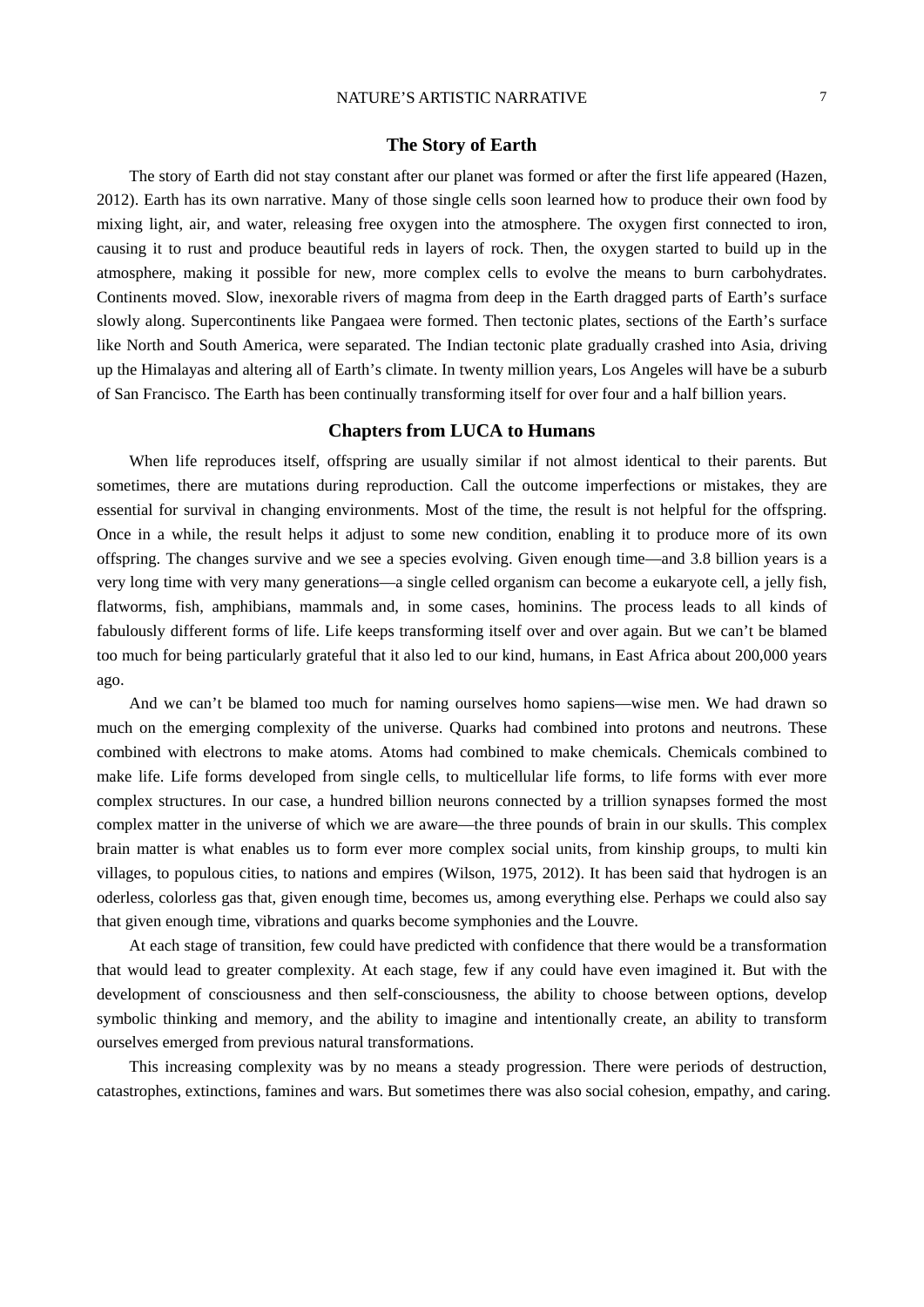And now we are faced with a new reality whose future is in part of our own choosing. We have sometimes been transformed into enormous national communities. Will we choose paths that will resist transformation or lead to increased simplicity, such as exclusive commitment to kinship? Will we find ways to nurture increased complexity, of cultures and systems that will demonstrate that humans are indeed wise and not merely cleverly and selfishly calculating? Can we take pride in our common origins, that we are all descended from the same hardy group in Africa? We really are all family, however dysfunctionally we often behave.

# **The Story of Human Globalization**

As far as we know now, humans first evolved in Africa and then, about 70,000 years ago, began migrating out of that continent. (Oppenheimer, 2003) Homo Erectus had done so previously, but apparently like most other species, had gone extinct. The great migration of humans from Africa to Asia, Australia, Europe, and eventually the Americas is an amazing one. No maps existed. Transportation was likely mostly on foot or perhaps canoes. Our ancestors frequently encountered and had to adjust to new environmental conditions through developing new technologies. We did not wait to evolve thick fur to survive Siberia, we sewed fur coats made from animals whose skins had previously evolved. We did not wait to evolve fins, we built boats. We did not wait to evolve fangs and claws, we fashioned stone points. This is a story of courage, innovation, perseverance, and self-transformation. And the result was that from a small band tenuously holding onto survival in Africa, we spread out to populate the entire globe.

# **A New Story to Support Emerging Relationship or Complexity**

A few people started combining the evidence and analyses produced by generations of physicists, astronomers, chemists, geologists, and biologists with disciplines that studied humans. Expertise in specific disciplines was transformed by synthesizing it. The written record of the human past was integrated with the natural record of the entire known past. An account that could not have been told even decades before was possible by the latter part of the twentieth century. For the first time in human history, an evidence based account of the past from 13.8 billion years ago through various stages to the present was possible. David Christian, Fred Spier, Eric Chaisson, Walter Alvarez, Cynthia Brown, Barry Rodrigue, Craig Benjamin, and others put together this new account that was originally told by light, rocks, bones, and blood. (Brown, 2007; Chaisson, 2006; Christian, 2004; Christian, Brown, & Benjamin, 2014; Spier, 2015)

A group of people from Italy, the Netherlands, Australia, and the United States who shared a passion for this new synthesis met in 2010 at the Coldigioco Geological Observatory run by Alessandro Montanari for a seminar organized by Walter Alvarez. He brought the group to the location just outside the nearby Italian town of Gubbio where he had first found evidence for a meteor that had perhaps caused the extinction of non-avian dinosaurs 65 million years ago, opening the way for mammals to evolve.

The group was well aware of how important association, exchange, and communication networks had been in human development. There may have been a positive feedback loop between these behaviors and the development of the human brain and then society. The natural result at Coldigioco was the decision to form an association devoted to the new synthesis. They called the group the International Big History Association. A quarter of a century before, David Christian had been a junior history professor who thought his university should offer a course about the past that began at the start of time. History in this course did not begin with the advent of writing a number of thousand years ago, but with the Big Bang billions of years ago. Historians could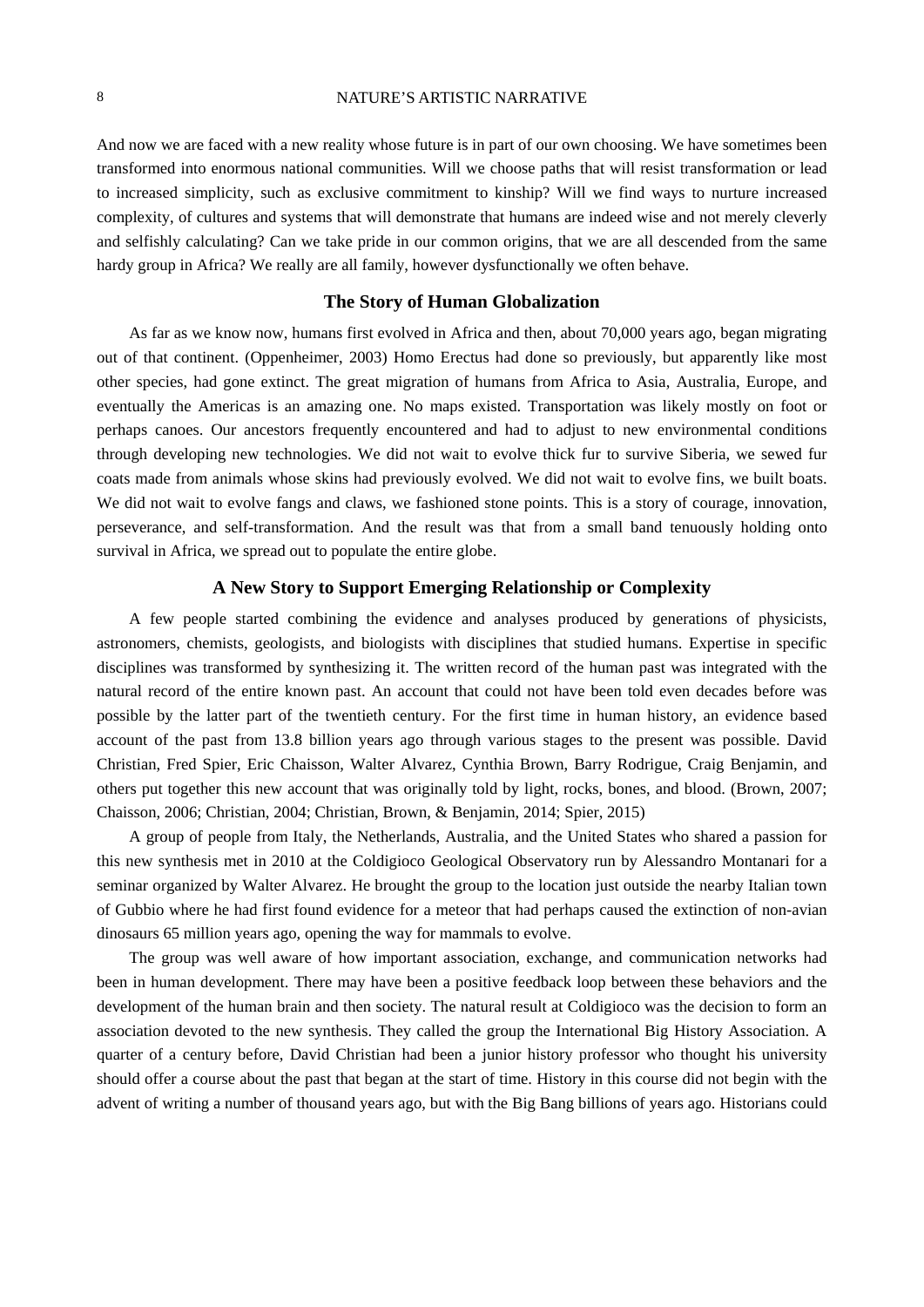no longer restrict their research to primary written documents in archives. Big Historians needed to interact and learn from the natural scientists who had so transformed our understanding of time.

The new synthesis was intellectually fascinating. It was also socially important. Humans needed to better understand how fully dependent they are—how much they had emerged from and were sustained by nature. As Earthlings, we needed to better understand and learn how to care for our common home if we are to survive. In a period of potentially civilization ending nuclear weapons and belching smokestacks, we needed to find support for the transformation of political and economic systems.

The international association needed ways to foster exchange and development of ideas and strategies for transformation. The group at Coldigioco included people who had been trained in geology, history, political science and other fields. We realized that many people who came from many intellectual backgrounds shared a passion for learning from each other to produce a fuller account of where we and the rest of our universe came from. Members of the IBHA from around the world share this value. Enjoying the personal association, learning from it, are the purposes of the bi-annual conferences that the IBHA has sponsored in Michigan, California, the Netherlands, and Pennsylvania.<sup>1</sup> We hope to meet before long in India. IBHA members who live in different countries around the world often have shared their views and initiatives in *Origins*, a regularly produced bulletin of the new IBHA.<sup>2</sup> Another was to create a website at bighistory.org.<sup>3</sup> To develop new knowledge aimed at answering some of the many still unanswered questions, an academically rigorous *Journal of Big History* has just been initiated.<sup>4</sup>

In all of these efforts, the IBHA recognizes the value of association, the exchange of ideas, the building of relationships, the uneven process of emergent complexity and the very real possibilities of decreasing complexity, and the need for self-transformations if humanity is to survive and thrive. Can relationship between North and South Korea be restored after decades of separation and hostility? Will some spark set off a devastating war between them, Japan, and the United States?

Can each of us find our place in this grand story that has been written for billions of years? Can we see ourselves as that part of the universe that can self-consciously consider itself? Can we see all of what the story has bequeathed us and now how we can write its next chapters together? Can we see the increasingly complex set of relationships that have developed over time, and now self-consciously imagine even more complex relationships that are sustainable?

The Earth and the universe will go on telling their own stories even if we fail to create a future that we want. If the picture that we paint is one of wars and the breakdown of our environment, then the earth and life will tell a different story than if we had done otherwise (Hamilton, Bonneuil, & Gemenne, 2015; Schwägerl, 2014; Vince, 2014). The universe will not end if—or when—we go extinct, as almost all other species have throughout the past. The loss will not be the universe's, it will be ours.

We so hope that in the future, we will have permitted future generations of humans who like us can delight in observing a sunset, who can relish discovering new parts of an amazing reality, find joy in the presence of new friends, imagine how to transform themselves into an even more complex form of association than what we have experienced before, and tell their own story that is ever ancient and ever new.

 $\overline{a}$ 

<sup>1</sup> https://ibha.wildapricot.org/2018-Conference

<sup>2</sup> https://bighistory.org/members/origins-bulletin/

<sup>3</sup> https://bighistory.org/

<sup>4</sup> https://journalofbighistory.org/index.php/jbh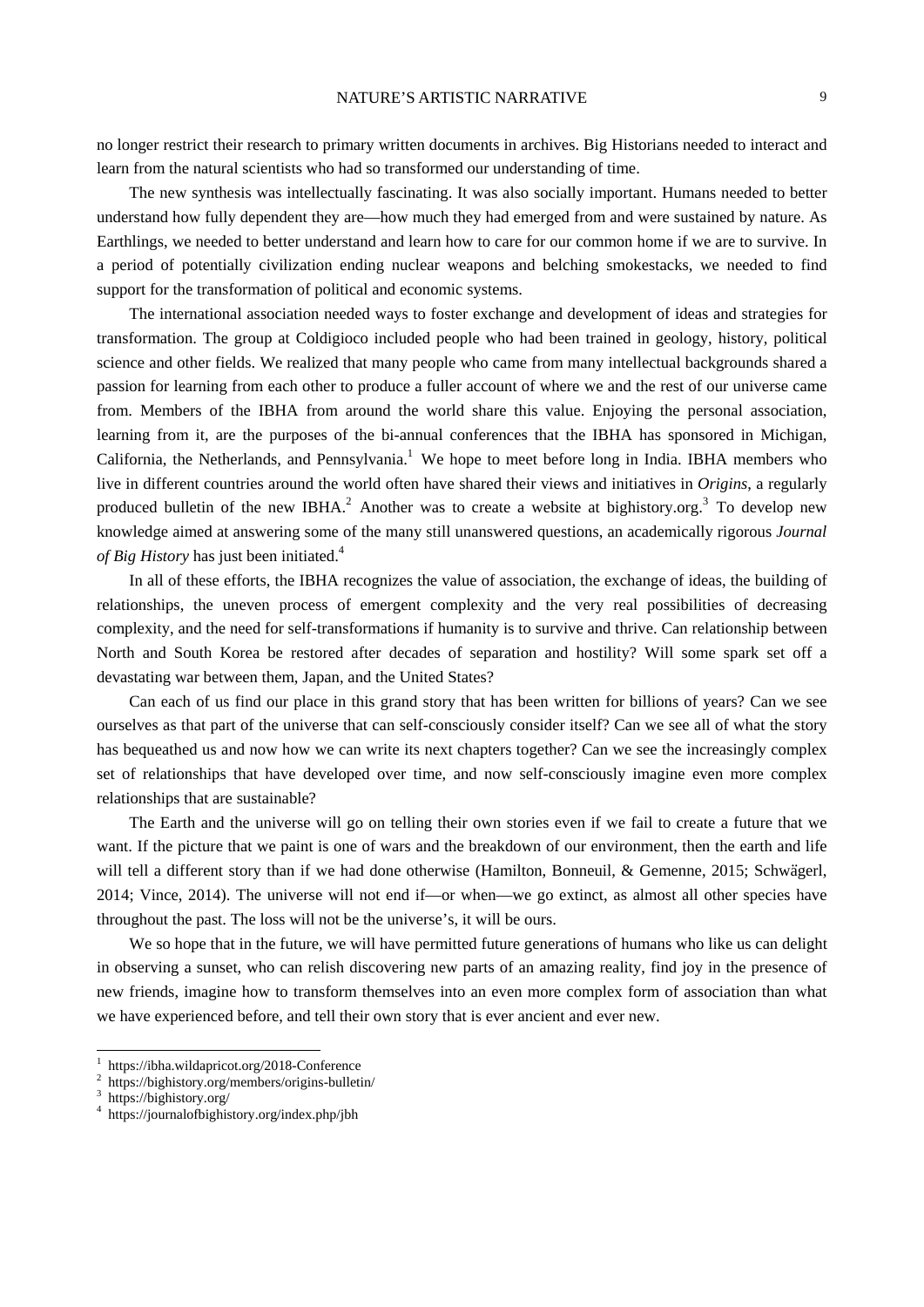Each of us knows that our individual stories will end. We know that at some point, the story of the human race will itself come to an end. We have existed only for two or maybe three hundred thousand years. There is no good reason to think we will be telling our story after another million or two, even if we are very fortunate. The story of all of life on Earth will end as the sun becomes a red giant and swallows up the Earth. Within about 5 billion years, the story of Earth will end. Our galaxy and indeed even our known universe will come to an end. I will admit that I rather hope that the idea of multiple or even infinite universes, or infinitely recurring universes, turn out to be true. When the story of our universe comes to an end, perhaps many more will just have begun. But whatever that case may be, I find it to be a marvel that I get to be conscious of the universe now. I am grateful that I can see light and color and line in a myriad of forms. I can understand some of the past from which I have come. I am proud and humbled to be part of such a magnificent story. And when I think of all of the virtually endless number of things that had to go as they did for 13.8 billion years in order for me to be able to share with you these thoughts in this article, I am profoundly grateful for the miracle of the narrative that has let us write and paint and sculpt and think and act creatively.

# **Conclusion**

Nature tells us a narrative of creativity. Many people have exerted great skill and effort to learn how to understand what nature is saying about the often surprising events that have occurred since the big bang until now (Alvarez, 2017). This narrative covers 13.8 billion years; it is a great epic told by light, stones, bones, and blood. A story in which not only are things under the stars new, but the stars themselves have been new. Many are still being born. It often has been natural to move beyond what is found at any given time in nature. Nature is steady over long periods of time, but new relationships with new properties have frequently appeared. There have been many beginnings. The beginnings of the universe, of stars, then of planets, then of life, then of humans, of so many other things.

It is a story of inclusion. Everything you can see, every person, every rock, every star, has their origin in the same single point. Every living creature on Earth shares a common ancestor. Every human being alive today has the same ancestors who lived in Africa.

It is a narrative of diversity. Out of each origin developed great variety. There are many types and sizes of stars, galaxies, planets, and life forms.

It is a story about how, at least in certain pockets and at certain times, relationships among units become more and more complex. After almost 14 billion years, one result was a small part of the universe that could reflect self-consciously on itself. We are one result of the narratives who are now able to write our own story of increased complexity. We can build closer, more complex relationships—if we choose. Even though there often seems to be little reason now to expect greater political complexity, we may be surprised by our learning how to relate more fully. We may choose to return to simpler relationships too. It may be beyond us to forge sustainable global, human relationships out of more tribal and national ones.

It is a narrative of majesty and humility. Tonight, after you are done reading, go outside and look up. If the light pollution is not too bad, it is possible to see the star Cassiopeia without any telescope. What you see is the star as it was before the Roman Empire existed, before the pyramids, before the Great Wall of China was built. You see it as it was 16,308 years ago. With telescopes, you can look back in time long before that, as you look deeper into space. Look up at a black spot in the sky where it may be that a long-dead star exploded 5 billion years ago to produce the gold or silver that is in the ring on your finger. Look at yourself, and think of the time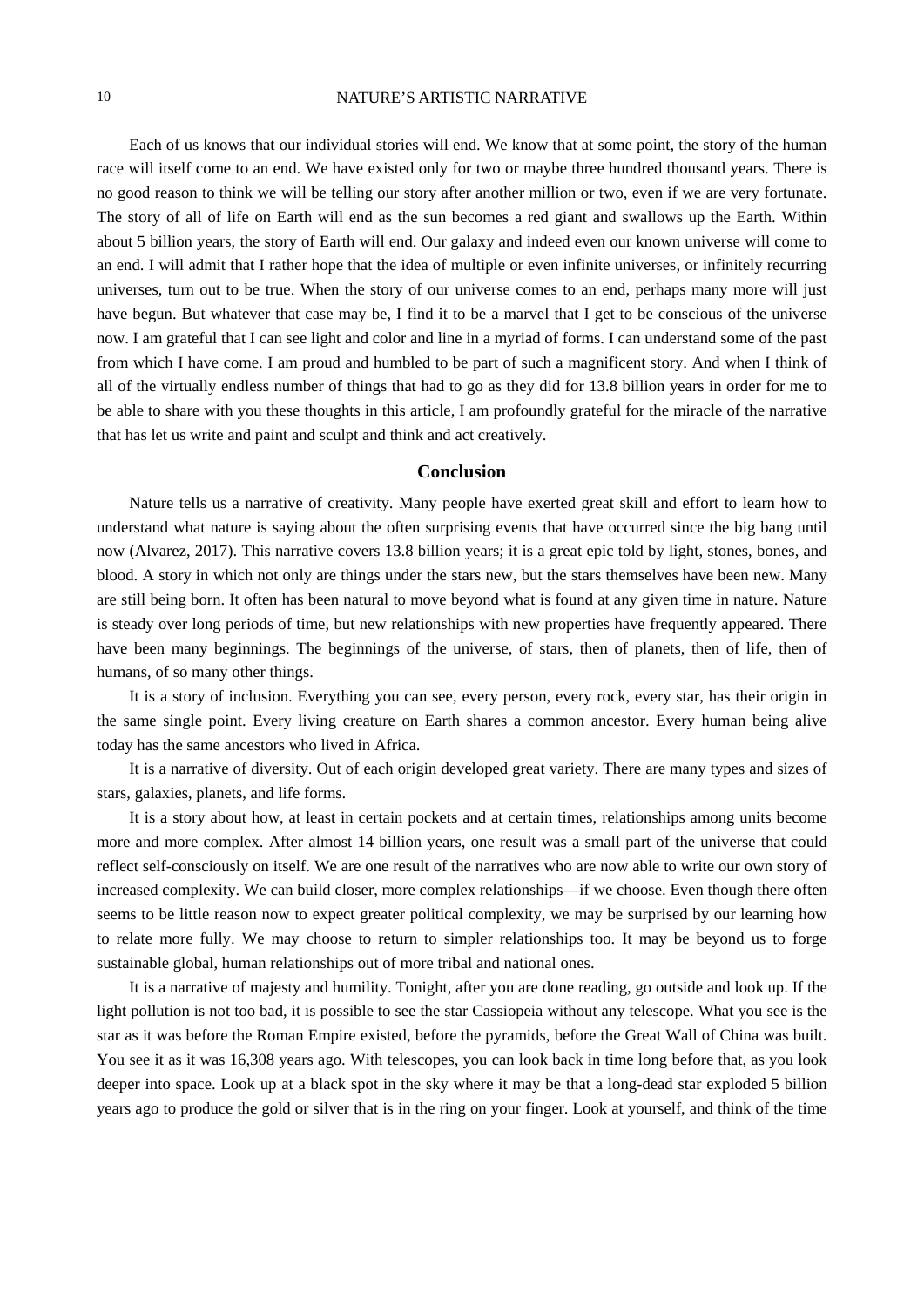and generations it took to produce a shoulder that permits you to skim a rock across the surface of a quiet pond. Think of how long it took for 37 trillion cells to figure out how to work together so that your body can function. Look beneath your feet at an Earth that is almost 11,000 degrees Fahrenheit at its core. You stand on two feet under a magnificent sky, on an awesome planet. It is amazing what we are a part of. We are humbled by being such a small part of the story, and ennobled by being part of such a grand one.

The story will change. We will continue to understand better what nature is telling us. We may be misunderstanding important parts of it now. What we are being told—what we are telling—will change. Nature has not been rigidly set. It is often inventive and malleable; that is one of its legacies for us.

And the story will end. My story. The story of humanity. Of life. Of Earth. Of the universe. Nature tells us that everything dies. Creativity and destruction, life and death, beginnings and endings: they all go together. Galaxies and atoms may ultimately come apart. Just as there have been many beginnings over long periods of time, there will be many endings. Almost certainly, my ending will come long before humanity's will. And the Earth will end long after that.

We are in the middle of space time, between the big bang and the darkness, between quarks and super clusters of galaxies. For a time, we can help to write the next parts of our own story. We can marvel about how we were written into the narrative. We can care about—and care for—the nature that wrote us into its script. And for our brief shining moment, we can share nature's wonder.

#### **References**

- Alvarez, W. (2014). We are stardust… Concentrated by earth! *Expositions: Interdisciplinary Studies in the Humanities, 8*(1). Retrieved from http://expositions.journals.villanova.edu/issue/view/130
- Alvarez, W. (2017). *A most improbable journey: A big history of our planet and ourselves*. New York: W. W. Norton & Company.
- Brown, C. S. (2007). *Big history: From the Big Bang to the present*. New York: New Press: Distributed by W.W. Norton.

Chaisson, E. (2006). *Epic of evolution: Seven ages of the cosmos*. New York: Columbia University Press.

- Christian, D. (2004). *Maps of time: An introduction to big history*. The California World History Library. Berkeley: University of California Press.
- Christian, D., Brown, C. S., & Benjamin, C. (2014). *Big history: Between nothing and everything*. New York, NY: McGraw Hill Education.
- Deamer, D. W. (2011). *First life: Discovering the connections between stars, cells, and how life began*. Berkeley: University of California Press.
- Greene, B. (2000). *The elegant universe: Superstrings, hidden dimensions, and the quest for the ultimate theory*. New York: Vintage Books.
- Greene, B. (2011). *The hidden reality: Parallel universes and the deep laws of the cosmos*. New York: Alfred A. Knopf.
- Hamilton, C., Bonneuil, C., & Gemenne, F. (2015). *The anthropocene and the global environmental crisis*. Abingdon, Oxon: Routledge.
- Hazen, R. M. (2005). *Genesis: The scientific quest for life's origin*. Washington, DC: Joseph Henry Press.
- Hazen, R. M. (2012). *The story of earth: The first 4.5 billion years, from stardust to living planet*. New York: Viking.
- Lederman, L. M., & Hill, C. T. (2011). *Quantum physics for poets*. Amherst, N.Y.: Prometheus Books.
- Lederman, L. M., & Teresi, D. (2006). *The god particle: If the universe is the answer, what is the question?* Boston: Houghton Mifflin.
- Oppenheimer, S. (2003). *The real eve: Modern Man's Journey out of Africa*. New York, N.Y.: Carroll & Graf.
- Pross, A. (2012). *What is life?: How chemistry becomes biology*. Oxford: Oxford University Press.
- Schwägerl, C. (2014). *The anthropocene: The human era and how it shapes our planet*. Santa Fe, NM: Synergetic Press.
- Singh, S. (2004). *Big Bang: The origin of the universe*. New York: Fourth Estate.